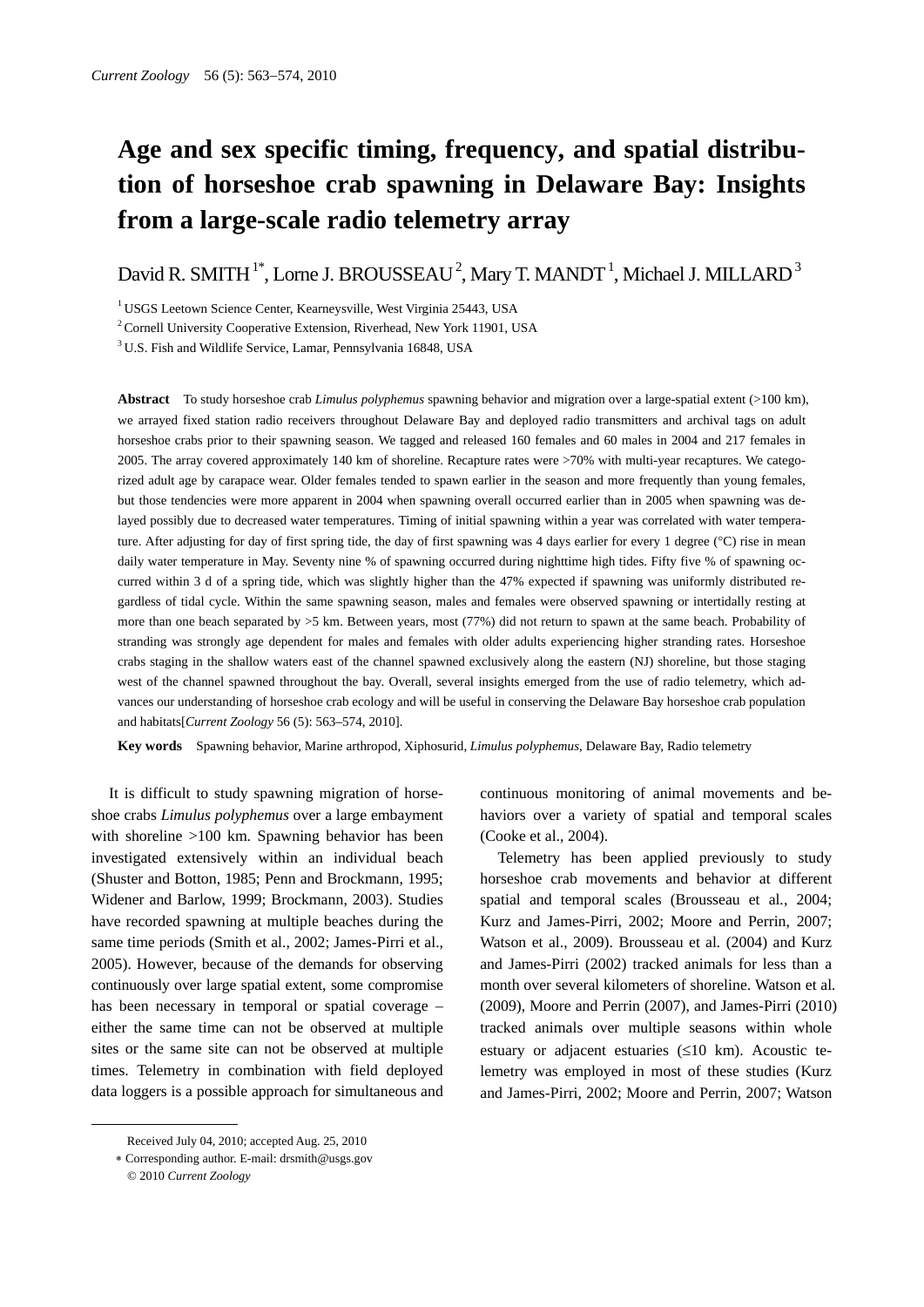et al., 2009; James-Pirri, 2010). A combination of acoustic and radio telemetry was employed by Brousseau et al*.* (2004), which demonstrated the feasibility for remotely observing spawning behavior with radio telemetry. Signals from radio transmitters in marine environments can be detected as the animal emerges from the water to spawn. Radio telemetry transmitters when combined with data logging receivers have the potential to remotely observe spawning behavior over a larger extent (>100 km shoreline) than previously attempted.

Delaware Bay is the location of an ecologically and economically significant horseshoe crab population (Berkson and Shuster, 1999; Smith et al*.,* 2009). The largest population of American horseshoe crabs spawns along the shores of Delaware Bay (Fig. 1). Information on timing, frequency, and spatial distribution of spawning within Delaware Bay has important implications to conservation and management of horseshoe crabs and the species that depend on them. For example, migratory shorebirds depend on consuming horseshoe crab eggs during their stopover in Delaware Bay (Botton, 2009). The ecological relationship between shorebirds and horseshoe crabs requires that their respective migrations match in time and space (Mizrahi and Peters, 2009). Factors causing a delay in spawning increase the risk that sufficient eggs will not be available during the

shorebirds' stopover in Delaware Bay.

Our purpose was to use telemetry to address basic questions about the timing, frequency, and spatial distribution of horseshoe crabs throughout Delaware Bay over multiple spawning seasons. Prior to the spawning seasons in 2004 and 2005, we tagged adult horseshoe crabs with radio transmitters. During the spawning seasons in 2004 through 2006, we tracked the tagged crabs using fixed station receivers that were arrayed along the shoreline of Delaware Bay. The tags transmitted uniquely coded radio signals for multiple seasons. Here we provide a descriptive summary of the tagging data.

## **1** Materials and Methods

The Delaware Bay is an approximately 1600 km<sup>2</sup> funnel shaped estuary connecting the Delaware River to the Atlantic Ocean (Fig. 1). The bay is within the political boundaries of the states of Delaware on the western shore and New Jersey on the eastern shore. The Delaware Bay shoreline is comprised of sandy beach, peat bank, salt marsh, or developed lands, and less than a third of the shoreline is considered suitable or optimal for horseshoe crab spawning (Lathrop and Allen, 2005). Undisturbed sandy beach is considered optimal spawning habitat (Botton et al., 1988). Mean tidal range in Delaware Bay is approximately 1.5 m.



**Fig. 1 Map of Delaware Bay showing locations of 14 radio receiver/data loggers along the shoreline and release locations for telemetry tagged horseshoe crabs**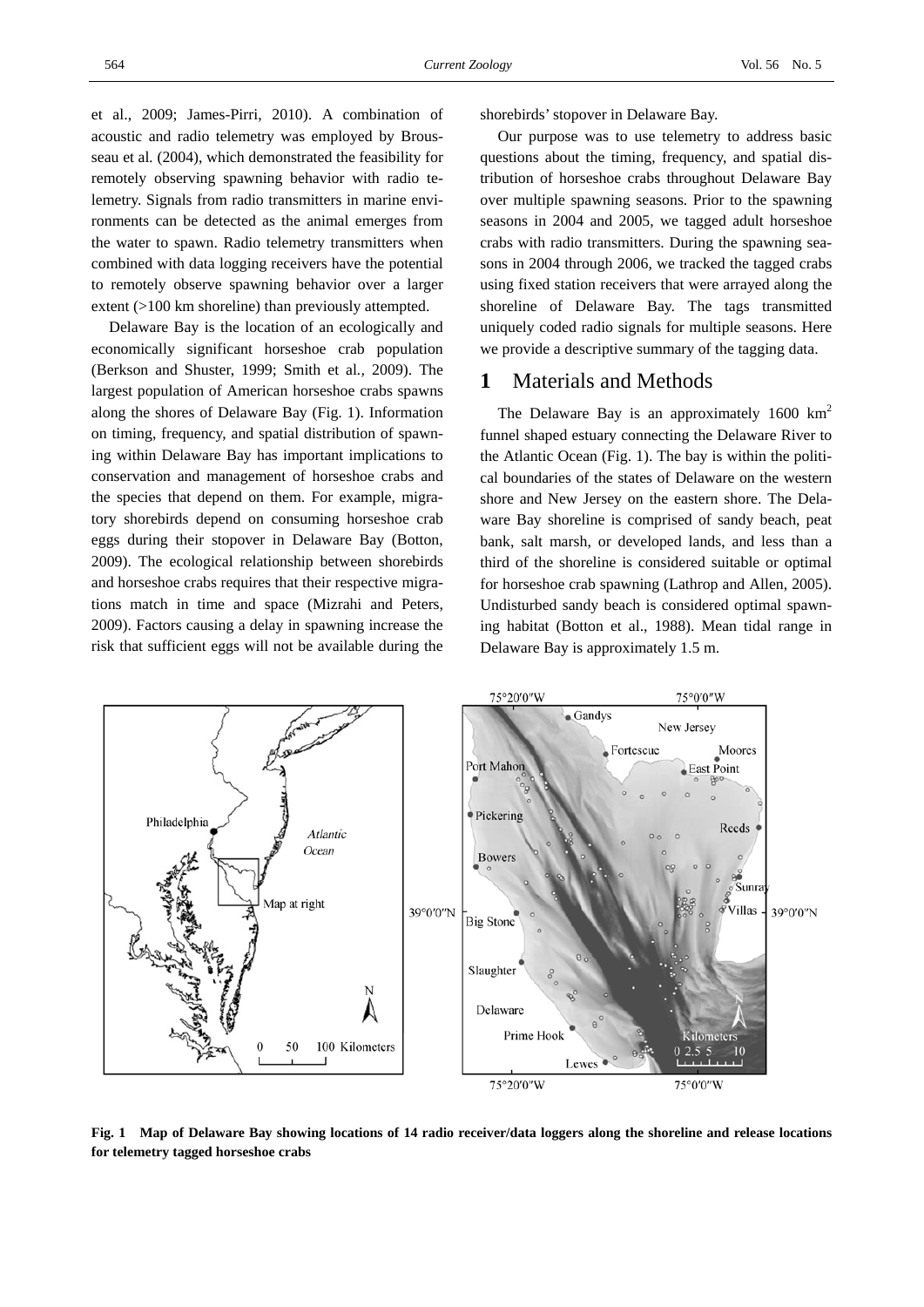During April and through the first week of May of 2004 and 2005, we captured and radio tagged adult horseshoe crabs. Captures and releases were distributed throughout Delaware Bay with roughly equal numbers in the east and west sides of the bay (Fig. 1). Animals were captured from fishing boats, which were equipped with dredges used typically in Delaware Bay for horseshoe crab harvest. We tagged 220 in 2004 and 217 in 2005 (total of 60 males and 377 females). Males were tagged in 2004 only.

Carapace wear, prosomal width, and weight were recorded for each radio-tagged horseshoe crab. Carapace wear has been shown to indicate age class in horseshoe crabs (Brockmann and Penn, 1992; Smith et al.*,* 2009; Shuster, 2009). We classified each horseshoe crab as young, middle-aged, or old based on carapace wear. Sexual maturity was determined by the presence of modified pedipalps in males and the presence of mature eggs in females (Smith et al.*,* 2009). Detailed descriptions of carapace wear within those age classes and determination of sexual maturity were reported by Smith et al. (2009).

Transmitters and receivers were manufactured by Advanced Telemetry Systems (ATS), Isanti, MN, USA. Two sizes of transmitter (i.e., radio tag) were deployed. The radio tags differed in weight and life span, but had identical range. The small radio tag weighed 20 g in air and had a battery capacity of 510 d. The large radio tag weighed 32 g in air and had a battery capacity of 1140 d. The range of the signal determined by field trial was 3.2 to 8.9 km. Tags were <2% of body weight on average. The small radio tags were attached to all males and half of the females tagged in 2005. Tag size did not affect recapture rate  $(\chi^2=0.18, df=1, P=0.67)$ . Each tag transmitted a unique frequency and code combination so that individual animals could be identified. In addition to attaching a radio transmitter, button tags (US Fish and Wildlife Service, Annapolis, MD, USA) were inserted into a 4 mm diameter hole drilled at the medial point along the posterior angle of the prosoma. Tag attachment was described and illustrated in Brousseau et al*.* (2004).

Fourteen fixed-station receivers were arrayed along the Delaware Bay shoreline (Fig. 1). Locations were selected to provide nearly complete bay-wide coverage. Sunray and Villas was 4.1 km apart, and the rest were > 5 km apart (Fig. 1). Each station included an ATS R4500C receiver/datalogger, 2 6-element yagi antennas, and an antenna switchbox. The receiver was powered by a 12 v deep-duty marine battery, which was periodically replaced and recharged.

Archival tags were attached to 33 radio-tagged females in 2005. The archival tags (Lotek, LTD1100, Ontario, Canada) weighed 2g in water / 4g in air, were rectangular (9 mm  $\times$  16 mm  $\times$  27 mm), and recorded time, pressure  $(\pm 0.5 \text{ m})$ , and temperature  $(\pm 0.2^{\circ}\text{C})$  every 8 seconds. A telescoping log was used for memory management, so that the interval between records depended on the length of time the archival tag was deployed. For the animals recaptured within the same year, the interval between records was between 4 to 7 min. Downloading data from an archival tag required that the animal be physically recaptured. Thus, we used the radio signal at the time of high tide to locate the animal as it was spawning and available for physical recapture. Eight of the archive-tagged crabs were physically recaptured, but only four had useable data because of tag malfunction. Pressure was converted to depth and adjusted for tidal amplitude during post processing. CARIS HIPS Singlebeam software (CARIS, New Brunswick, Canada) was used to apply a weighted average of tide values to the archival depth data to bring the archival data to the chart datum of Mean Lowest Low Water (MLLW). The tide values from the NOAA Brandywine and Lewes tide stations were used to create the tide zone that was subtracted from the archival depth data to create a depth at MLLW dataset. Tag attachment was the same as for the radio-tag (Brousseau et al., 2004).

Radio signals were detected and logged by the fixed station receivers when a transmitter was within range. Multiple detections of the same transmitter with relative signal strength (a signal to noise ratio) exceeding 100 were recorded as an observation. The signals were only detected by the receiver when the transmitter was at the water's edge or out of the water because the radio signal does not transmit through saltwater. The time of the observation was compared to the time of low and high tides adjusted for the station location. Based on that comparison, the observation was categorized into the behavioral states of spawning, intertidal resting, or stranding. When tagged animals are spawning, their signal will be received at high tide, but will be absent before and after high tide. When tagged animals are resting in the intertidal zone, then their signal will be received at low tide, but will be absent before and after low tide. If tagged animals are stranded, then there signal will be received continuously regardless of tidal cycle. An observation was categorized as spawning if the record was within 2 hours of a high tide and there was not a sequence of records that spans low to high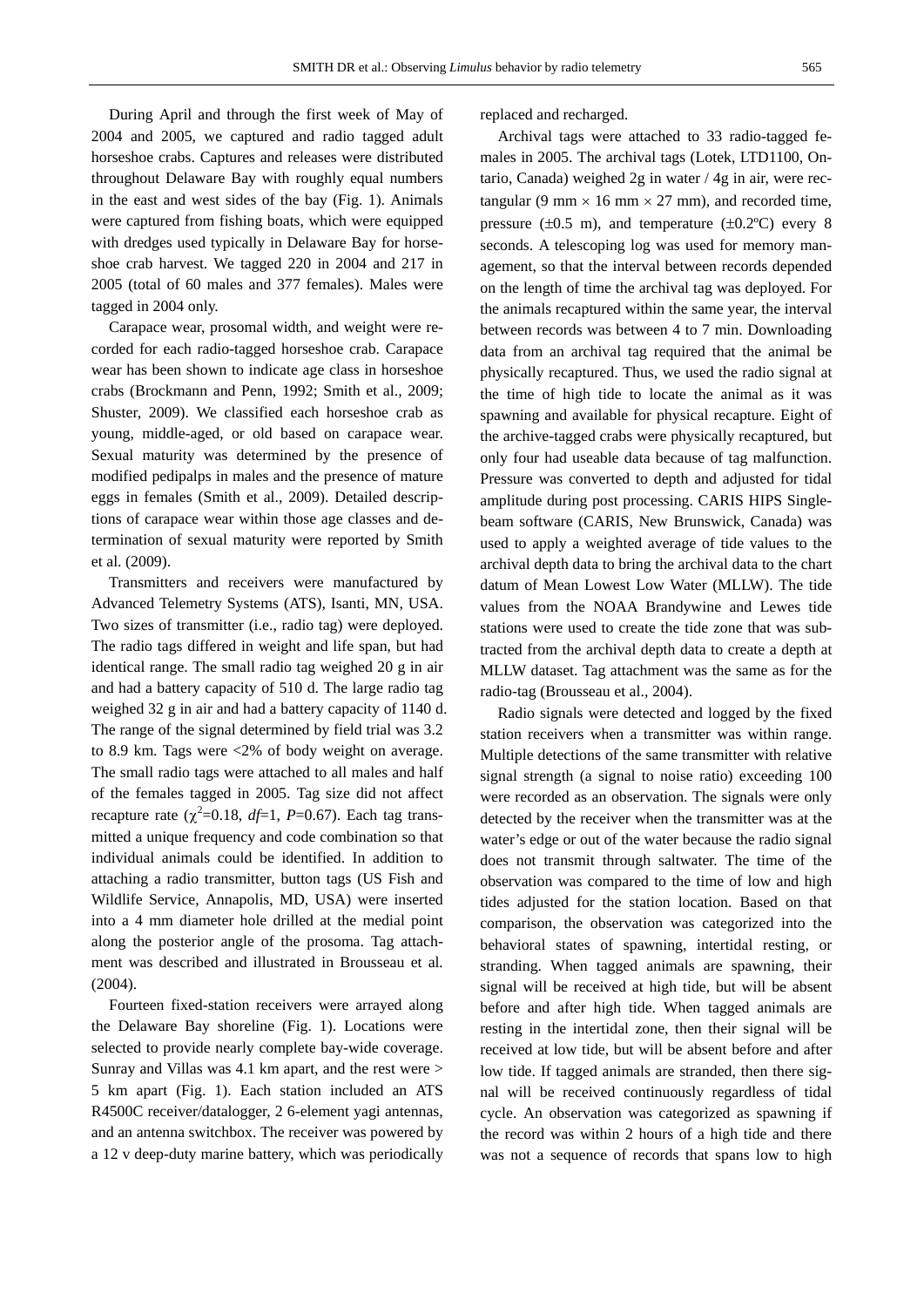tides. An observation was categorized as intertidal resting if the record was within 3 hours of a low tide and there was not a sequence of records that spans low to high tides. An observation was categorized as a stranding if there was a sequence of records that spans one high tide to another. We attempted to relocate individuals stranded for more than 48 hours to assess possible mortality. Behavioral categorization assumes that animals did not move throughout the tidal cycle to remain at the water's edge. Watson and Chabot (2010) observed that horseshoe crabs were not uniformly active through the tidal cycle and were most active during the two hours on either side of the peak high tide. We use the term 'recapture' to denote generally when an individual is detected by a receiver.

To compare the timing of spawning in relation to temperature, we adjusted the day that a female was first observed spawning by subtracting the day of first spring tide for each year. In Delaware Bay, the initiation of spawning tends to coincide with tidal cycle, and the heaviest spawning occurs during the second spring tide in May (Michels et al., 2009). However, the dates of the spring tides differ among years. So, the adjustment was necessary so that year to year comparisons were not confounded by timing of spring tide.

Statistical analysis was conducted in R (2.7.2), SAS (9.1), and S-Plus (6.2). Regression methods included logistic regression for binary responses (e.g., recapture rate) and poisson regression for counts. Quantile regression was used for highly heteroscedastic data patterns and to test whether higher quartile responses were greater than median or mean responses (Cade and Noon, 2003). Distributions were compared using a Kolmogorov-Smirnov test for 2 groups and Kruskal-Wallis test for more than 2 groups. Spearman correlations were computed to assess bivariate associations. To assess spatial distribution and spawning migration, we conducted a cluster analysis of release and recapture locations in SAS (9.1). We used Euclidian distances and Ward's method for hierarchical clustering, which minimized variance between clusters (McGarigal et al., 2000). Pseudo  $t^2$  statistics suggested four clusters.

## **2** Results

Size distributions were similar for all carapace-wear based age classes, which is consistent with terminal molt at maturity (Kruskal-Wallis  $\chi^2$ =3.4, *df* =2, *P*=0.18 for females;  $\chi^2 = 1.5$ ,  $df = 2$ ,  $P = 0.48$  for males). Mean prosomal width was 271 mm (21.3 SD) for females and 210 mm (13.4 *SD*) for males. Mean weight was 2.7 kg (0.54 *SD*) for females and 1.1 kg (0.31 *SD*) for males.

#### **2.1 Recapture rate**

First year recapture rates varied little among age classes for females (Table 1). Females were recaptured during their first year after release at rates of 71% in 2004 and 75% in 2005. For females released in 2004, 82% were recaptured in at least one year from 2004 to 2006. In contrast, young males were recaptured at a much lower rate than older males in the first year after release (Table 1). Young males were recaptured at a rate of 44% and middle or old males were recaptured at a rate of 85% in the first year after release.

**Table 1 Recapture rates of adult horseshoe crabs released in 2004 – 2005 and recaptured in 2004 – 2006** 

|          | Sex                       | Age class | $\boldsymbol{n}$ | Recaptured |           |      |       |      |       |
|----------|---------------------------|-----------|------------------|------------|-----------|------|-------|------|-------|
| Released |                           |           |                  | 2004       |           | 2005 |       | 2006 |       |
|          |                           |           |                  | Rate       | $\cal SE$ | Rate | SE    | Rate | SE    |
| 2004     | $\mathbf F$               | Young     | 47               | 0.70       | 0.067     | 0.57 | 0.073 | 0.23 | 0.062 |
|          |                           | Middle    | 65               | 0.72       | 0.060     | 0.46 | 0.067 | 0.15 | 0.049 |
|          |                           | Old       | 47               | 0.72       | 0.066     | 0.38 | 0.072 | 0.09 | 0.041 |
|          | M                         | Young     | 27               | 0.44       | 0.098     | 0.30 | 0.090 | NA   |       |
|          |                           | Middle    | 14               | 1.00       |           | 0.36 | 0.114 | NA   |       |
|          |                           | Old       | 19               | 0.74       | 0.104     | 0.26 | 0.104 | NA   |       |
| 2005     | $\boldsymbol{\mathrm{F}}$ | Young     | 56               | NA.        |           | 0.71 | 0.061 | 0.25 | 0.058 |
|          |                           | Middle    | 91               | NA         |           | 0.80 | 0.042 | 0.22 | 0.044 |
|          |                           | Old       | 69               | NA         |           | 0.74 | 0.053 | 0.17 | 0.046 |

Animals were captured, tagged with a radio transmitter, and released during April or the first week of May within Delaware Bay. Recaptures were made by fixed station receivers arrayed along the shoreline of Delaware Bay (F=female, M=male, *n*= sample size, *SE* = standard error,  $NA = not available$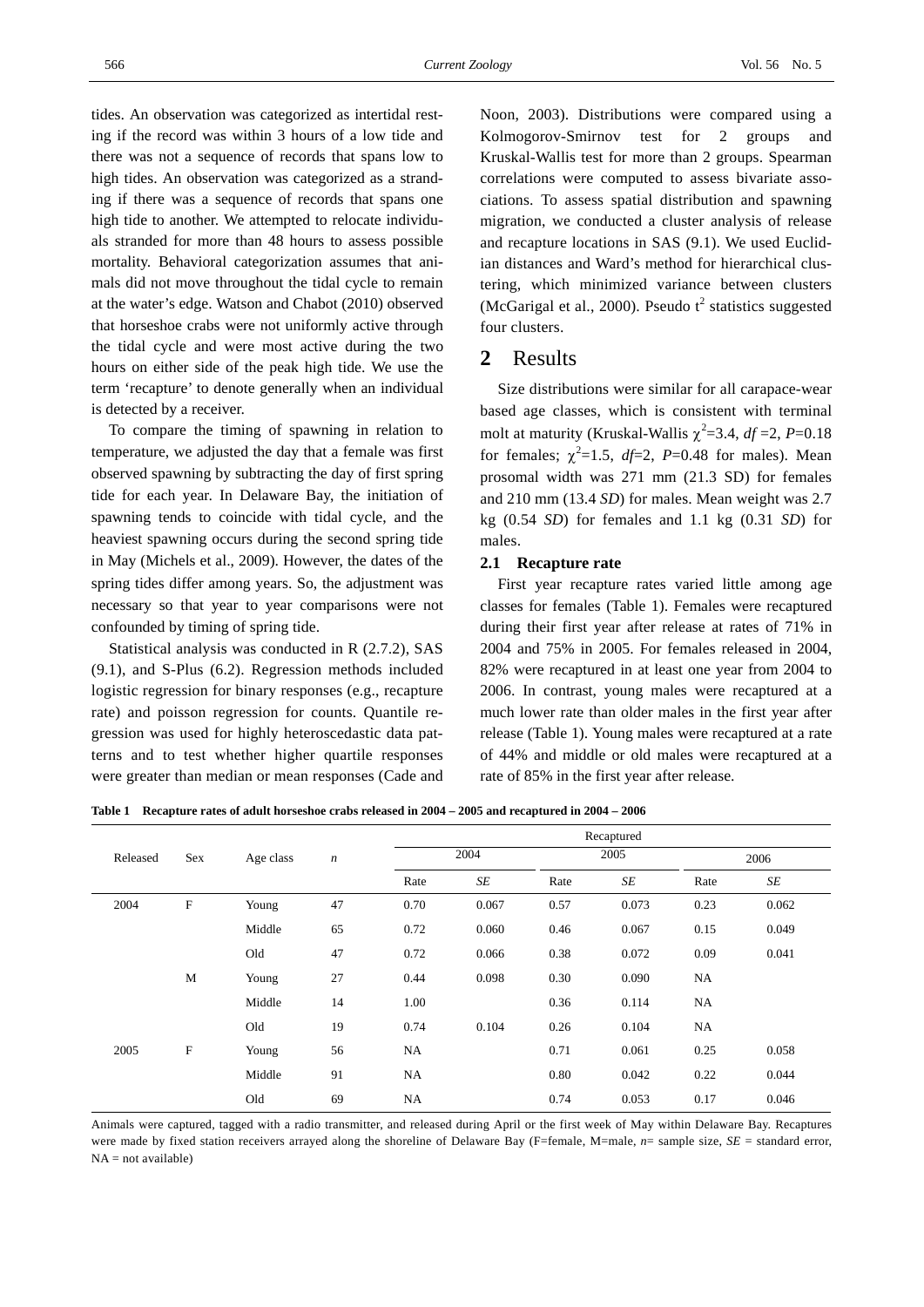For both females and males recapture rate declined with each year after release due to mortality, emigration from the bay, or radio loss (Table 1). The decline increased with age, and the pattern was generally the same for both sexes. We did not observe any radio-tag loss, but neither can we rule it out. Each radio-tagged horseshoe crab was also tagged with a button tag. However, there were no recaptures where the radio-tag was lost, and the button tag remained.

Logistic regression indicated that animal size as measured by weight or prosomal width was not related to the likelihood of future recapture for either sex. There were 377 females released in 2004 or 2005 and 122 were recaptured one year after release. There were 60 males released in 2004 and 18 were recaptured one year after release. Recapture of an adult female one year after release was not related to weight (*t*=0.29, *df*=346, *P*= 0.77) or prosomal width (*t*=-0.25, *df*=346, *P*=0.80). Recapture of an adult male one year after release was not related to weight  $(t=0.80, df=49, P=0.43)$  or prosomal width (*t*=0.67, *df*=49, *P*=0.51).

#### **2.2 Timing of spawning**

Males tended to spend more time at the water's edge either spawning or intertidal resting than females (Fig. 2). (Here we combine spawning and intertidal resting to compare the amount of time that males and females remain near spawning beaches. Elsewhere we analyze spawning as a separate activity). A typical male was observed spawning or intertidal resting 11 times; whereas a typical female was observed spawning or intertidal resting 7 times. The distribution of observations at waters edge was significantly more right-skewed for males than



**Fig. 2 Frequency distribution of the number of distinct spawning or intertidal resting events per individual for male and female adult horseshoe crabs tagged with radio transmitters and released prior to the spawning season in Delaware Bay** 

females (Kolmogorov-Smirnov KS =  $0.49$ ,  $P < 0.001$ ).

Older females tended to spawn earlier than young females (Fig. 3). In 2004, the median day of first spawning was 13 May for old, 14 May for middle, and 18 May for young aged females. In 2005, the median day of first spawning was 26 May for old, 24 May for middle, and 28 May for young aged females. Poisson linear regression revealed that the relationship between age class and first day of spawning among females was negative and significant in both years of release, but was strongest in 2004 (slope=-0.11, *SE*=0.0312, *P* < 0.001).

In 2005, females that had been classified as young in 2004 initiated spawning at similar dates compared to females classified as young in 2005. Median day of first spawning in 2005 was 27 May for females released as young in 2004 and 28 May for females released as young in 2005. Frequency distribution did not differ among years of release (Kolmogorov-Smirnov KS = 0.17,  $P = 0.74$ ). Thus, the additional year of maturation did not cause the young released in 2004 to behave as older age classes in 2005.

The day of first spawning by females was inversely related to water temperatures (Table 2). After adjusting for day of first spring tide, the day of first spawning was 4 days earlier for every 1°C rise in mean daily water temperature in May (slope = -4.05,  $df=1$ ,  $P = 0.09$ ; Spearman  $\rho = -1$ ,  $P = 0.08$ ). Data from 4 archival tagged females indicated that approaches to the waters edge, as indicated by depth  $\approx$  0, coincided with rising water temperatures (Fig. 4).

Spawning activity tended to be at night and near the spring tides. Seventy nine % of spawning (82% in 2004 and 76% in 2005) occurred after 20:00 h and before 06:00 h, which corresponds approximately to nighttime during May and June in Delaware Bay. The relationship between the proportion of spawning activity and the number of days on either side of a spring tide closely followed a power curve (least squares regression  $t = 92$ , df=2,  $P < 0.0001$ ). The relationship was  $y = 0.26x^{0.68}$ , where  $\nu$  is the proportion of spawning activity and  $\chi$  is the number of days on either side of a spring tide within May and June  $(1 \le x \le 7)$ . For example, 26% of the spawning occurred within 1 d of a spring tide, 55% occurred within 3 d, and 78% occurred within 5 d. If spawning was distributed uniformly through time regardless of tidal cycle then 20%, 47%, and 73% would occur within 1 d, 3 d, and 5 d of spring tide, respectively.

#### **2.3 Frequency of behavioral events**

There was a tendency for older females to spawn more frequently than young females, but the magnitude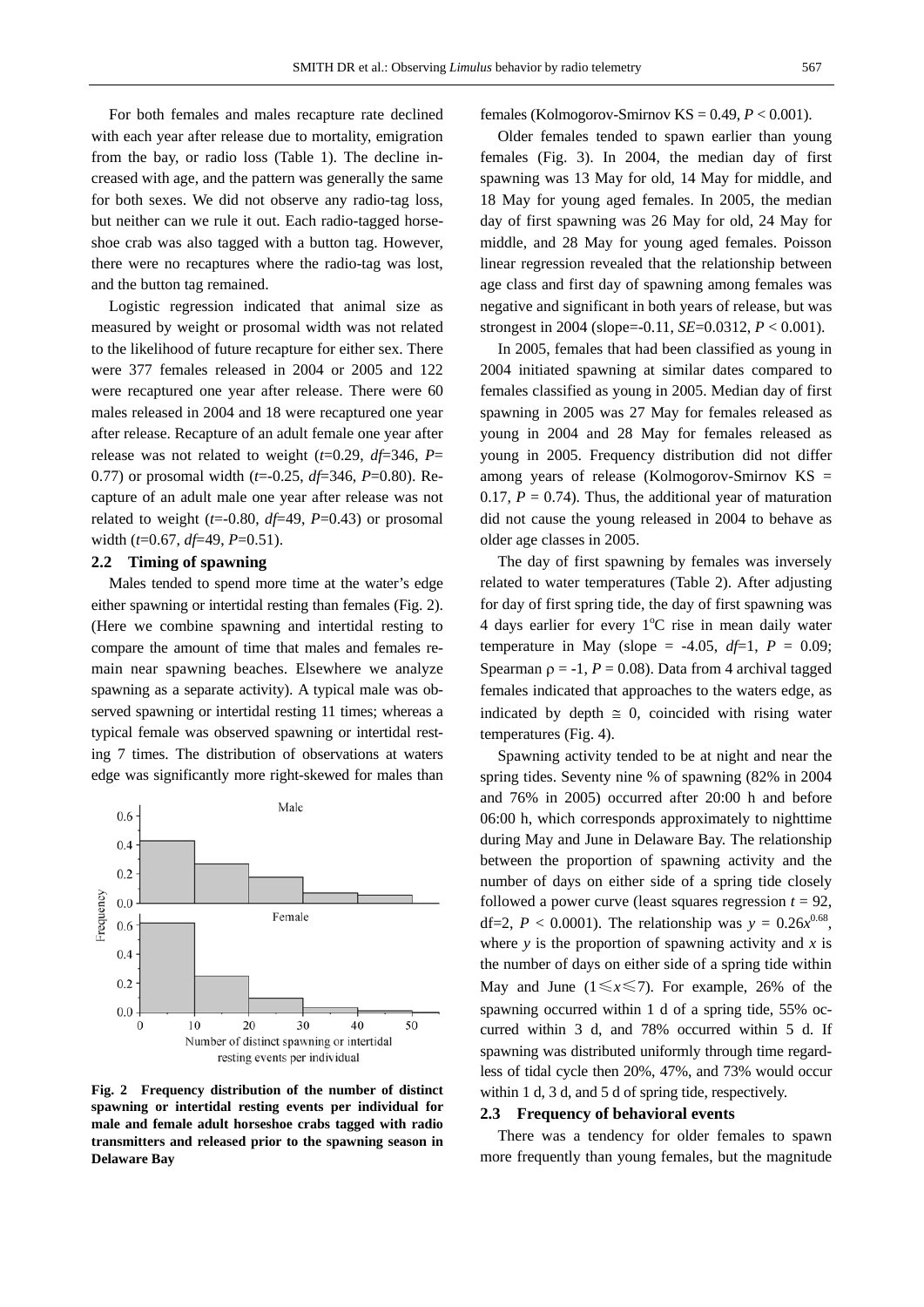

**Fig. 3 Frequency distribution of the first day of spawning within May and June (i.e., within the spawning season) for adult female horseshoe crabs tagged with radio transmitters and released prior to spawning season in Delaware Bay**  Observations for animals released in 2004 are shown on the left and those released in 2005 are shown on the right. Age classes were based on carapace wear.

**Table 2 Day of the first spring tide and mean first day of spawning for adult females tagged with radio transmitters and released in Delaware Bay for 2004 – 2006** 

| Year | Day of first<br>spring tide | Mean day of<br>first spawning | Adjusted mean day of<br>first spawning | Mean daily water temperatures (C)<br>in May |
|------|-----------------------------|-------------------------------|----------------------------------------|---------------------------------------------|
| 2004 | 4 May                       | 16 May                        | 12 May                                 | 15.7                                        |
| 2005 | 8 May                       | 27 May                        | 19 May                                 | 13.7                                        |
| 2006 | 13 May                      | 21 May                        | 8 May                                  | 16.3                                        |

The mean first day of spawning was adjusted by subtracting the day of the first spring tide for comparison to mean daily water temperature in May. Water temperatures were recorded at the National Ocean Service station at Lewes, DE and reported in (Michels et al.*,* 2009).

of the difference was small and it was significant only in 2005 (slope = 0.13, *df*=157, *P* = 0.006). In 2005, the median number of spawning bouts was 5 for old, 5 for middle, and 4 for young aged females. In 2004 and 2005, the maximum numbers of spawning bouts tended to be higher for the older age classes than for the young age class females (Fig. 5).

There was an indication that lighter weight females spawned more frequently than heavier females (Spearman  $\rho = -0.15$ ,  $P = 0.11$ ). The pattern was strongest among middle age class females (Fig. 6). The pattern

was distinctly wedge shaped so quantile regression was applied. The slope of the relationship between spawning events and weight became increasingly steep as quantile increased (Fig. 6). The pattern was similar when weight was adjusted for prosomal width.

The probability of stranding increased with age for females ( $\chi^2$  = 8.01, *df*=2, *P* = 0.02) and males ( $\chi^2$  = 15.8,  $df=2$ ,  $P < 0.001$ ). The increase in probability of stranding with age was most pronounced among males (Fig. 7). None of the young or middle age class males were stranded, but 50% (7 out of 14) of the old age class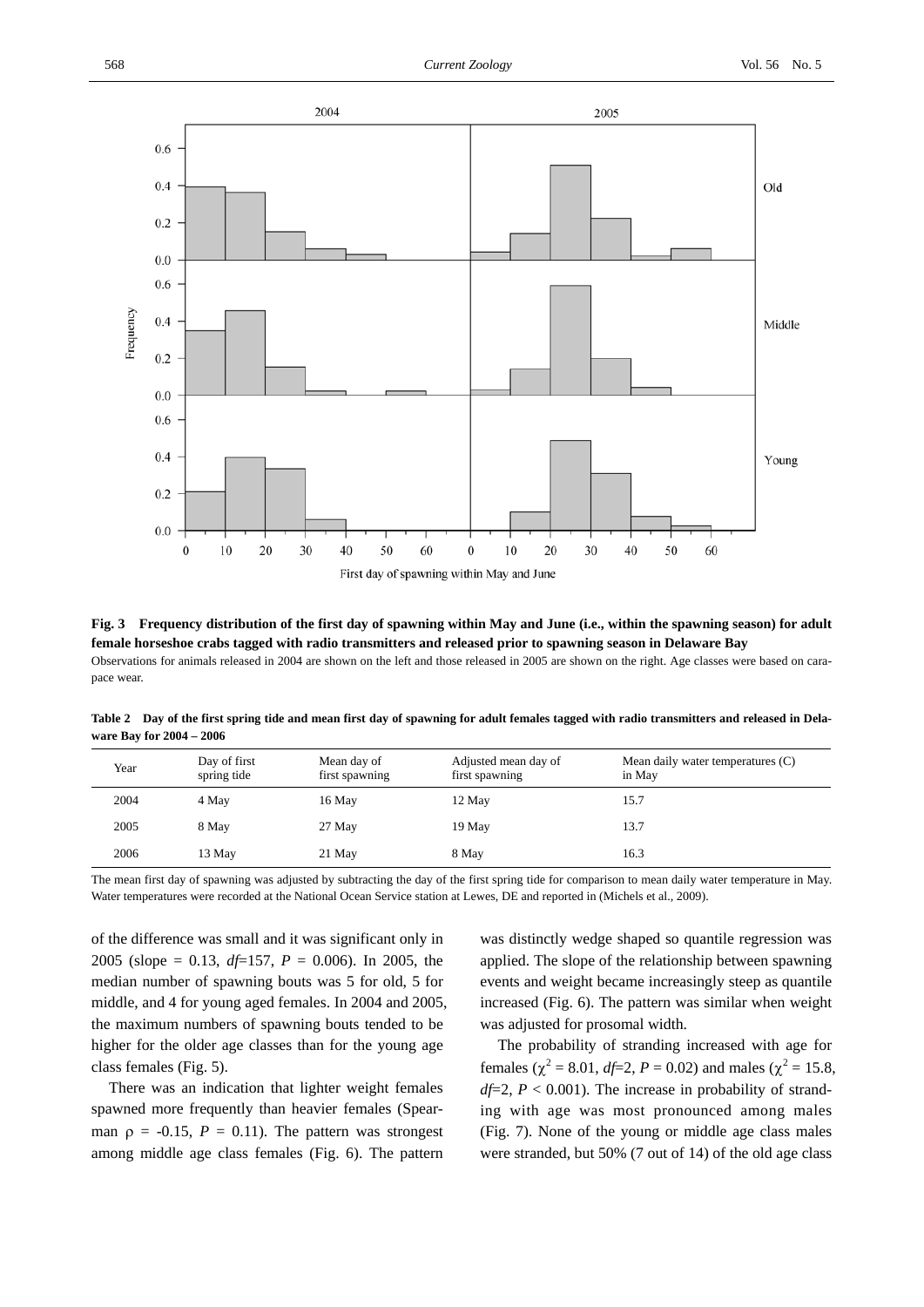

**Fig. 4 Profiles of depth (m) and temperatures (**°**C) recorded on archival tags deployed on four adult female horseshoe crabs released in Delaware Bay prior to spawning season in 2005** 

Solid horizontal line indicates zero depth, and dashed horizontal line indicates 17°C. The 17°C reference is suggested by the literature (cf Chabot and Watson, 2010). Dotted vertical line indicates the first spawning observed by radio telemetry. Animals were recaptured by hand opportunistically when they were detected spawning and found by radio tracking. Depth was adjusted for tidal amplitudes.



**Fig. 5 Frequency distribution of the number of observed spawning bouts for adult female horseshoe crabs tagged with radio transmitters and released prior to spawning season in Delaware Bay** 

Intertidal resting is not included. Observations for animals released in 2004 are shown on the left and those released in 2005 are shown on the right. Age classes were based on carapace wear.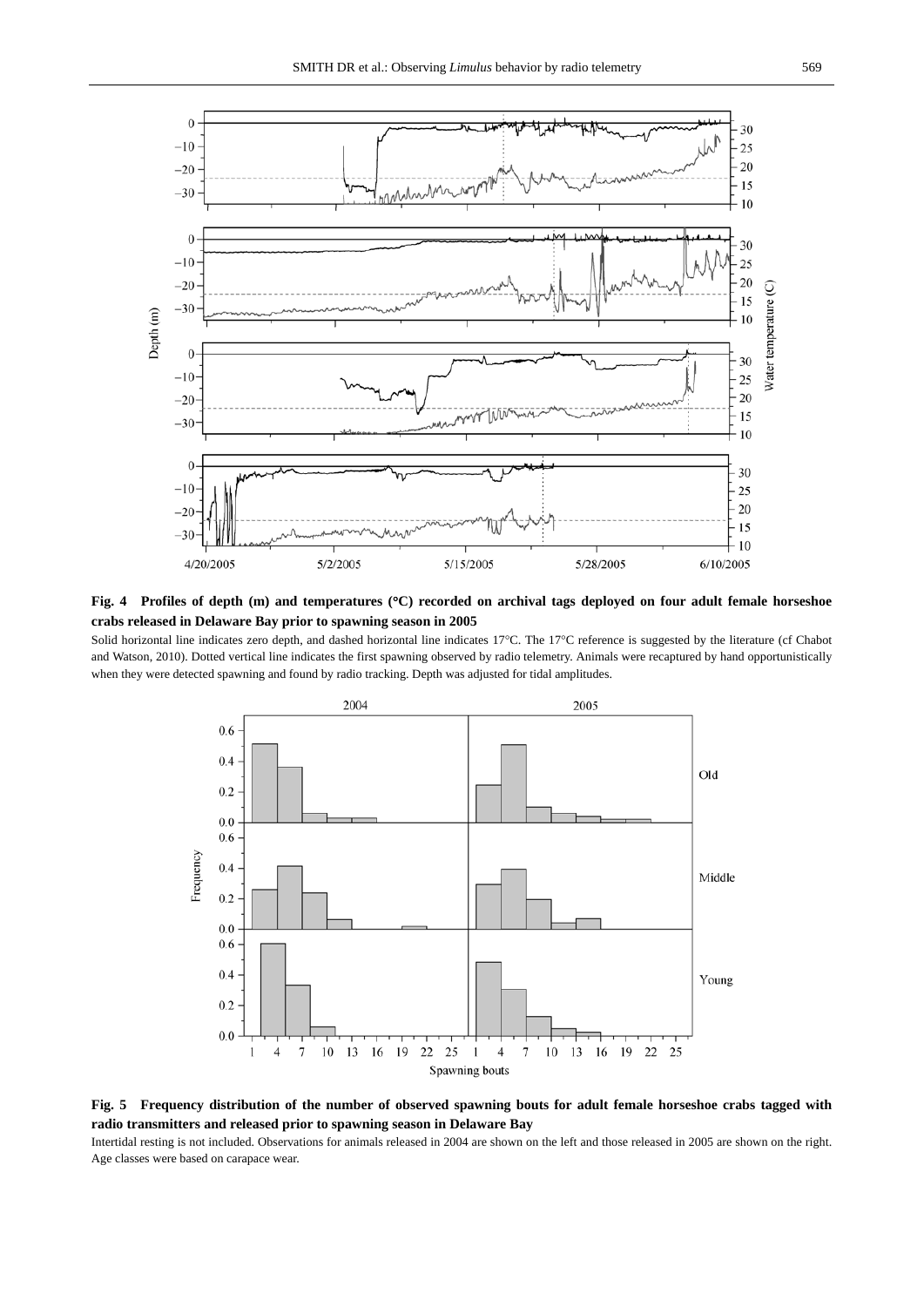

**Fig. 6 Spawning bouts and weight for middle age class females tagged with radio transmitters and released prior to spawning season in Delaware Bay in 2004 and 2005**  Intertidal resting is not included. Quantile regression lines are shown for quantiles of 0.5 (lowest), 0.7 (middle), and 0.9 (highest).



### **Fig. 7 Probability of stranding for male and female horseshoe crabs tagged with radio transmitters and released prior to spawning season in Delaware Bay in 2004 and 2005**

Stranding occurred when an animal remains out of the water for at least one tidal cycle. We observed no stranding among males in the young or middle-age class.

males were stranded. Among females 11% of the young, 15% of the middle, and 27% of the old age class animals were stranded. Logistic regression indicated that stranding was not related to weight for females ( $P =$ 0.79) or males ( $P = 0.72$ ). Out of the 86 strandings, 70 (81%) were followed by resumption of normal behavioral activities (i.e., spawning or intertidal resting), six (7%) resulted in confirmed mortality, and ten (12%) ended with unknown dispositions. This indicates morality due to stranding was between 7% (6 out of 86) and 19% (16 out of 86; assuming all unknown dispositions were mortalities).

#### **2.4 Spatial distribution**

Within the same spawning season, males and females were observed spawning or intertidally resting at more than one beach. Thirty of the 280 times (11%) females were observed spawning or resting at two receiver stations. Eight of the 40 times (20%) males were observed spawning or resting at two receiver stations.

Between years, most (77% overall) did not return to spawn at the same beach. Among those observed spawning in 2004 and 2005, 71% (54 out of 76) did not return to spawn within the range of the same receiver station. Among those observed spawning in 2005 and 2006, 87% (35 out of 40) did not return to spawn within the range of the same receiver station.

Hierarchical clustering of release and recapture coordinates resulted in four clusters characterized by the combination of spawning and release locations (Fig. 8). Northeastern shoreline (Fig. 8A) included Gandys, Fortescue, East Point and Moores. Individuals that spawned along the northeastern shoreline tended to be released east of the channel (see Fig. 1), but included some released in the lower bay west of the channel. The southeastern shoreline (Fig. 8B) included Moores, Reeds, Sunray, and Villas. Individuals that spawned along the southeastern shoreline tended to be released east of the channel relatively near shore, but also included some released in the lower bay west of the channel. The western shoreline included all DE receivers (Fig. 8C). Individuals that spawned along the western shoreline were released in the lower bay, either near the channel or near the western shore. The upper bay shoreline (Fig. 8D) included Slaughter, Big Stone, Bowers, Pickering, and Port Mahon on the west side and Gandys and Fortescue on the east side. Individuals that spawned along the upper bay shoreline were released in upper bay waters either near or on the west side of the channel.

# **3** Discussion

Radio telemetry was an effective approach to study spawning migration of horseshoe crabs over a large estuary. Recapture rates were high for all sexes and sizes, >70%, with the exception of younger males where recaptures were only 44% (which we discuss below). Spatial and temporal coverage exceeded previous approaches such as a spawning survey requiring simultaneous deployment of large numbers of volunteers (Smith and Michels, 2006). Radio telemetry does have limitations. For example, migratory pathways could not be observed directly, which can be done with acoustic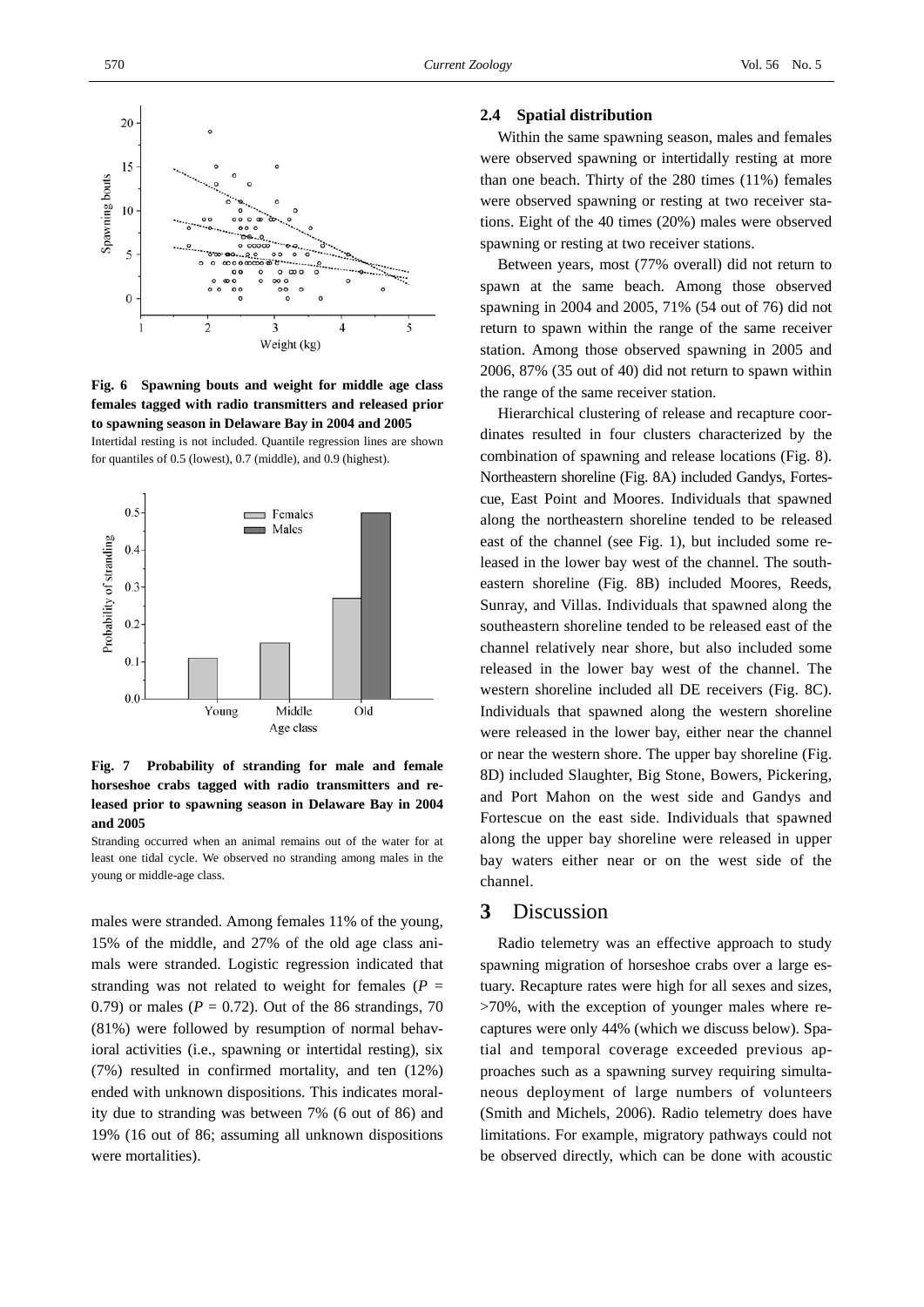

**Fig. 8 Map of releases (**+**) and spawning (**•**) locations of horseshoe crabs grouped by hierarchical cluster analysis**  Release of radio-tagged horseshoe crabs occurred prior to spawning season in 2004 and 2005. Relocations occurred during spawning. Spawning locations were for the first observed spawning in the year of release. Symbol for spawning location is at the receiver station, and its size is proportional to the number spawning at that station. Clusters, as characterized by spawning location, were northeastern shoreline (**A**), southeastern shoreline (**B**), western shoreline (**C**), and upper bay shoreline (**D**).

telemetry (Moore and Perrin, 2007; Watson et al., 2009). Overall, several insights emerged from the use of radio telemetry, which advances our understanding of horseshoe crab ecology and will be useful in conserving horseshoe crab populations and their habitats within Delaware Bay.

Older females tended to spawn earlier and more frequently than young females. The direction, but not the magnitude, of that tendency was consistent among years. It was more apparent in 2004 when spawning overall occurred earlier than in 2005. An implication of this pattern is that older age class females disproportionately will contribute to spawning during May when migratory

shorebirds stopover in Delaware Bay to forage on excess horseshoe crab eggs (Mizrahi and Peters, 2009). The early spawning was observed in the middle and old age class females. Thus, the delayed spawning is likely to be restricted to the first years after recruitment. Overharvest could reduce the proportion of older females in the population and increase the chance of a temporal mismatch between horseshoe crab egg availability and shorebird stopover. In years when abiotic factors, such as cool water temperature and wave-generating storms, cause delayed spawning, the importance of demographically controlled timing of spawning could be diminished, as we saw in 2005.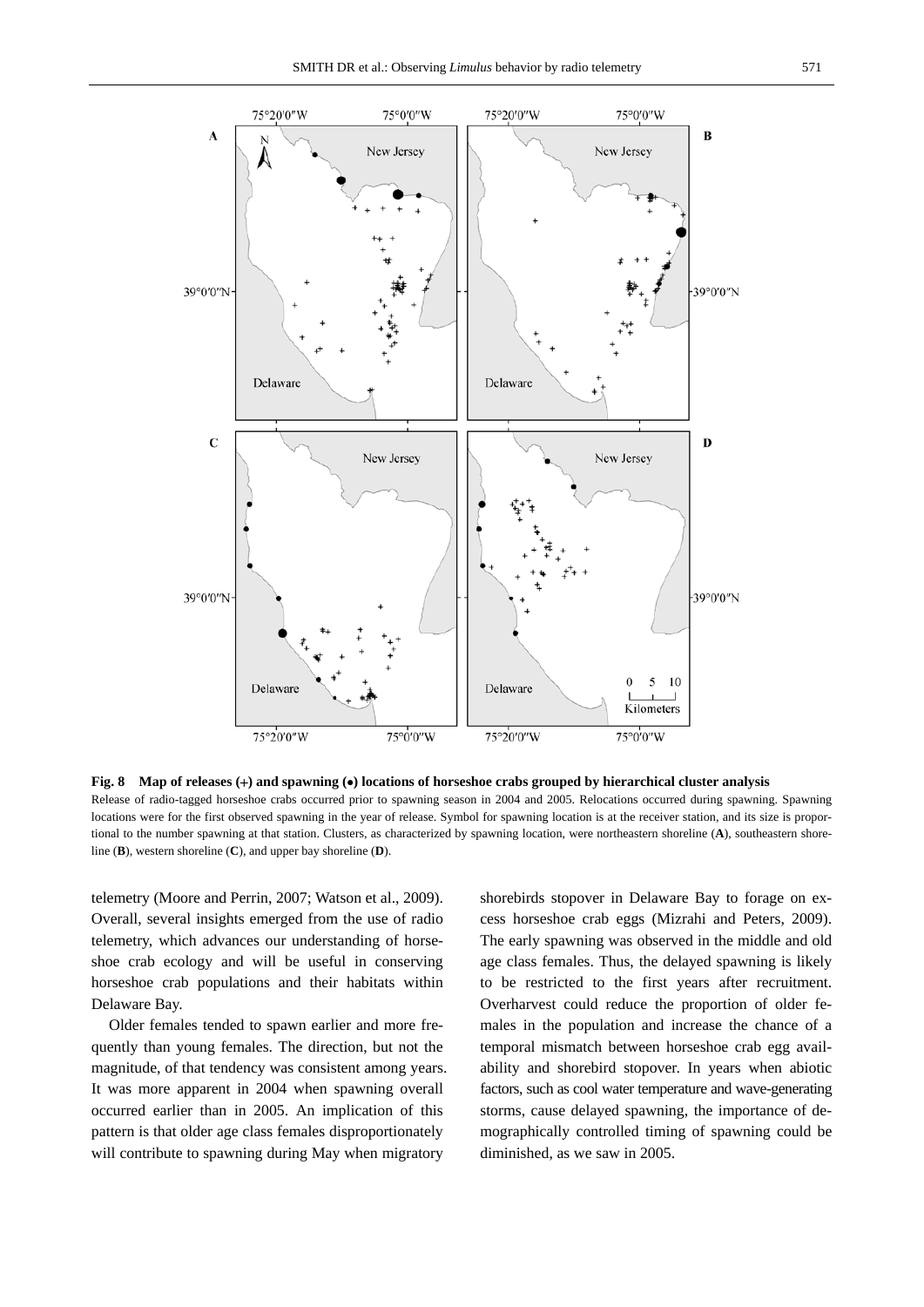Initiation of spawning was correlated to water temperature. We found that the day of first spawning was 4 days earlier for every 1 degree (°C) rise in mean daily water temperature in May. Other factors, such as wind-generated wave energy, could have contributed to the initiation of spawning. However, the correlation between spawning and temperature has been seen in spawning survey data (Smith and Michels, 2006). Watson et al.*,* (2009) reported temperature mediated behavior and noted that pre-spawning migratory movements followed temperatures reaching 10–11°C. Chabot and Watson (2010) experimentally showed that water temperature was a key factor in determining activity associated with tidal rhythm. Temperature is an important factor in egg development, which could be the underlying evolutionary mechanism linking the temperature spawning relationship to fitness (French, 1979).

Males spent more time at the beach than females, which has been reported widely elsewhere (Rudloe, 1980; Brockmann and Penn, 1992; Brockmann, 2003; Smith et al., 2002; James-Pirri et al., 2005). This behavioral pattern predominately causes male-skewed operational sex ratio, but sex-specific natural or fishing mortality also can affect operational sex ratio (Brockmann, 2003).

Recapture rate was lower for young males (44%) compared to middle or older aged males (85%). The low recapture rate for young males could be explained by male mating tactics and competition for females in Delaware Bay (Brockmann and Penn, 1992; Brockmann, 2002). Brockmann and Penn (1992) reported that attached males tend to have less carapace wear than unattached males. Through a novel experiment, Brockmann (2002) demonstrated that males with less carapace wear were more likely to come ashore to spawn if attached to a female; whereas, males in poor condition came ashore regardless of amplexus and spawned as satellites if unattached. Over 2002–2008 in Delaware Bay, the population sex ratio averaged 2.1 and the operational sex ratio was 3.8 males to female (Atlantic States Marine Fisheries Commission, 2009; Michels et al.*,* 2009). These highly male-biased sex ratios create competition for females. Young males that cannot find a female for amplexus would therefore be less likely to spawn at all, which is consistent with our observation of low recapture rate for young males. In contrast, Mattei et al. (2010) found no difference in condition between attached and unattached males in a low density population in Long Island Sound and attributed this to density dependent male competition. Thus, age-specific recapture rate in

males might not be seen in low density populations.

We observed that 79% of spawning activity occurred during nighttime tides, which is the higher of the diurnal high tides in Delaware Bay. Rudloe (1980) found that spawning activity was higher on nighttime high tides in Florida. Barlow et al. (1986) reported that spawning activity was highest on the higher of the diurnal high tides in Massachusetts. Smith (2007) assumed in a simulation study of Delaware Bay spawning that 80% of spawning activity occurred on the higher diurnal high tide, which closely matches our observations. However, James-Pirri et al. (2005) reported a high amount of spawning during daytime high tides on Cape Cod. Watson et al. (2009) found only a slight tendency to spawn at night in the Great Bay estuary, NH, but there was only a minor difference in diurnal tide height (Chabot and Watson, 2010).

Consistent with the conclusions of Smith et al. (2002), we found that spawning activity in Delaware Bay was not tightly correlated to spring tide. Only 55% of spawning activity was within 3 d of the springtide, which is slightly higher than the 47% that would be expected if spawning was uniformly distributed through time.

Unexpectedly, the frequency of spawning bouts was higher for lighter weight females than for heavier females, regardless of adjustment for prosomal width. The increased frequency was most prominent for the upper quantiles, so that the females that spawned the most often were most likely to be lighter females. Our *a priori* expectation was that heavier females meant more eggs, which in turn, would result in a higher frequency of spawning. The pattern was marginally significant, but was apparent across age class. We believe that it is worth presenting here as a hypothesis and offering a possible mechanism to explain the pattern. Assuming that low relative weight implies low relative fecundity, then an adaptive strategy to mitigate the effect of low fecundity might be to spread the risk of nest failure across time and space. This hypothesis relates to fractional spawning in fishes (Winemiller and Rose, 1992). Egg development depends on the location of the nest along and across the shoreline (Botton et al., 1988; Penn and Brockmann, 1994). Nest location across shore is largely determined by tidal height (Weber and Carter, 2009). Thus, spawning frequently increases the opportunities that the nest will be located in an environment conducive for egg development determined by substrate, oxygen, moisture, and temperature.

The probability of stranding was strongly related to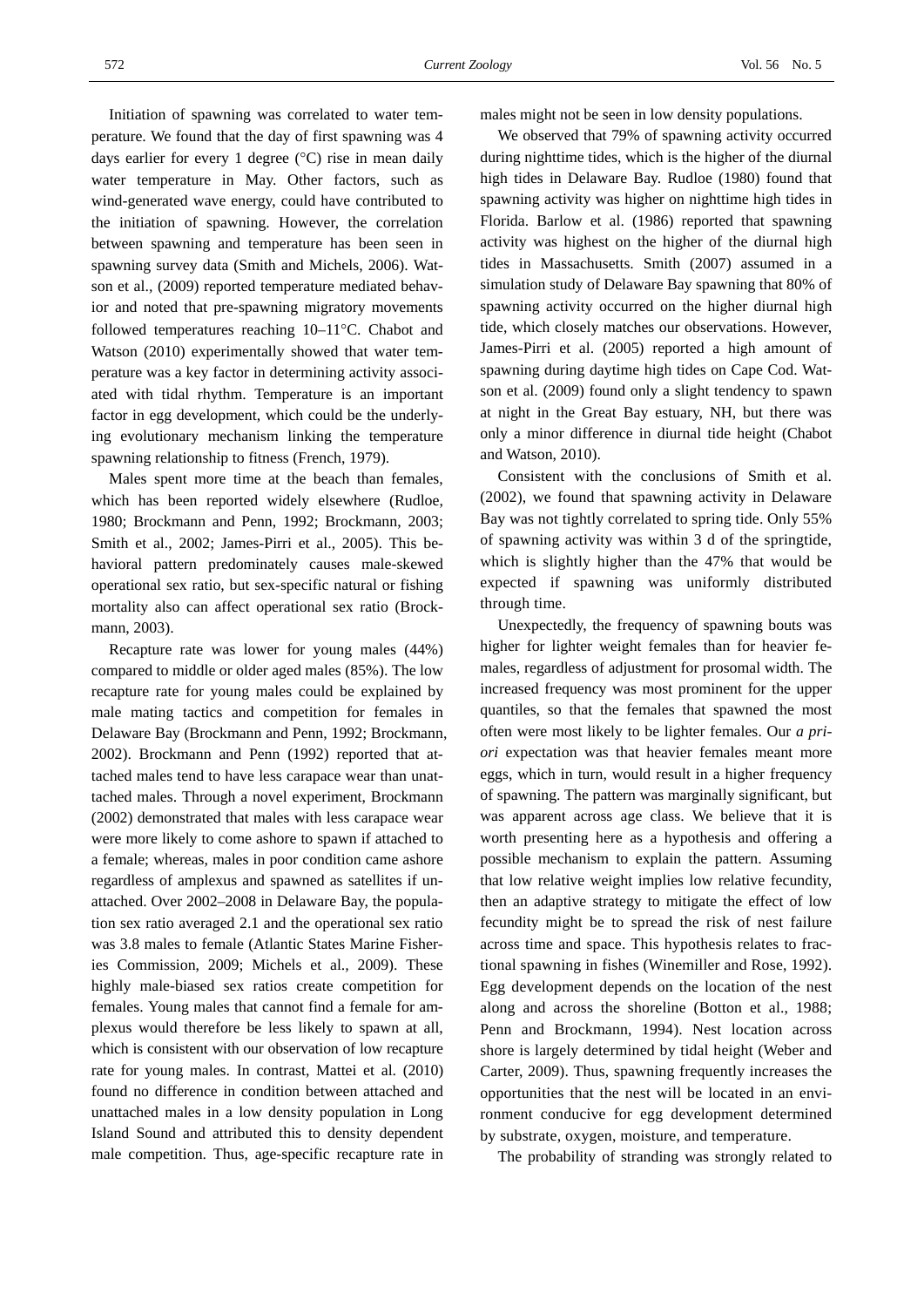age class. Stranding represents a significant source of natural mortality among adult horseshoe crabs (Botton and Loveland, 1989). Our estimate of stranding related mortality was at least 6% for confirmed mortalities and as high as 18%, if all unknown dispositions were treated as mortalities. Penn and Brockmann (1995) noted that relationship for males and attributed it to senescence and cumulative parasite (epibiont) load of old aged males. We observed a sharp increase in stranding for the old age class. Among females, we observed a gradual increase in probability of stranding as age increased. Stranding was not related to weight.

Movement between years was extensive and confirmed prior observations that horseshoe crabs in Delaware Bay lack inter-annual fidelity to spawning beaches (Swan, 2005). Between years the majority (77%) did not return to the same beach to spawn. This is consistent with the lack of genetic differentiation within the Delaware Bay region (King et al., 2005). In contrast, most, but not all, horseshoe crabs exhibited within season fidelity to an area of shoreline. We did observe males and females spawning at multiple locations separated by  $>5$ km within a spawning season. Within season movement at this scale was more frequent in males (20%) than females (11%).

Migration pathways and spatial distribution within Delaware Bay have not been studied directly although migration patterns have been suggested (Shuster and Botton, 1985; Swan, 2005). Shuster and Botton (1985) suggested that horseshoe crab migration is determined by dominant currents, which run strongly towards the eastern shoreline. Swan (2005) concluded from tag returns that horseshoe crabs rarely move across the bay within the same spawning season. We concur with Swan (2005) that an individual will rarely spawn on both the eastern and western shoreline within the same spawning season. However, horseshoe crabs staging west of the channel, even those near the western (DE) shoreline spawned throughout the bay including on the eastern (NJ) shoreline. The cross-bay movement was not symmetric. Horseshoe crabs staging in the shallow waters east of the channel spawned exclusively along the eastern (NJ) shoreline and did not spawn along the western (DE) shoreline. This asymmetry in movement is consistent with Shuster and Botton's (1985) suggestion that movements are influenced by relative currents. Also, consistent with current-driven migration was the observation that horseshoe crabs staging in the upper bay where flood tide currents were less directional tended to spawn along the upper shoreline on both sides of the bay.

sides of the bay.

We present a descriptive summary of the radio telemetry data with emphasis on behavioral observations. Tagging data is also useful for estimation of demographic parameters and population level inference (Pollock et al., 2002; Williams et al., 2002). Brousseau et al. (2004) fit multistate mark-recapture models to combined radio and acoustic telemetry observations to estimate daily probabilities of spawning and departure from the vicinity of spawning beaches. When applied to data from multi-year studies, mark-recapture models can incorporate population parameters for survival and regional movement as well as behavioral transitions. We see application of these mark-recapture models as the next step for drawing insights from radio telemetry observations of horseshoe crabs in Delaware Bay.

**Acknowledgements** The authors greatly appreciate the many individuals involved in the Delaware Bay tagging study. Principal among them were S. Eyler, S. Michels, M. Oates, M. Sclafani, S. Love, staff from the Delaware Coastal Program and Delaware National Estuarine Research Reserve, and B. Spear and other staff from Atlantic States Marine Fisheries Commission. Funding came from the USGS Science Support Program, New Jersey Fish Game & Wildlife, and Delaware Department of Natural Resources and Environmental Control. We thank H. J. Brockmann for insightful comments on male mating tactics and low recapture rates of young males. Helpful comments were provided by anonymous reviewers, which improved the paper.

#### **References**

- Atlantic States Marine Fisheries Commission, 2009. Horseshoe Crab Stock Assessment for Peer Review. Stock Assessment Report No. 09−02 (Supplement A). Washington, DC.: Atlantic States Marine Fisheries Commission.
- Barlow RB Jr, Powers MK, Howard H, Kass L, 1986. Migration of *Limulus* for mating: relation to lunar phase, tide height, and sunlight. Biological Bulletin 171: 310−329.
- Berkson J, Shuster CN Jr, 1999. The horseshoe crab: The battle for a true multiple-use resource. Fisheries 24: 6−10.
- Botton ML, 2009. The ecological importance of horseshoe crabs in estuarine and coastal communities: A review and speculative summary. In: Tanacredi JT, Botton ML, Smith DR ed. Biology and Conservation of Horseshoe Crabs. New York: Springer, 45−64.
- Botton ML, Loveland RE, Jacobsen TR, 1988. Beach erosion and geochemical factors: Influence on spawning success of horseshoe crabs *Limulus polyphemus* in Delaware Bay. Marine Biology 99: 325−332.
- Botton ML, Loveland RE, 1989. Reproductive risk: High mortality associated with spawning by horseshoe crabs *Limulus polyphemus* in Delaware Bay, USA. Marine Biology 101: 143−151.
- Brockmann HJ, 2002. An experimental approach to altering mating tactics in male horseshoe crabs *Limulus polyphemus*. Behavioral